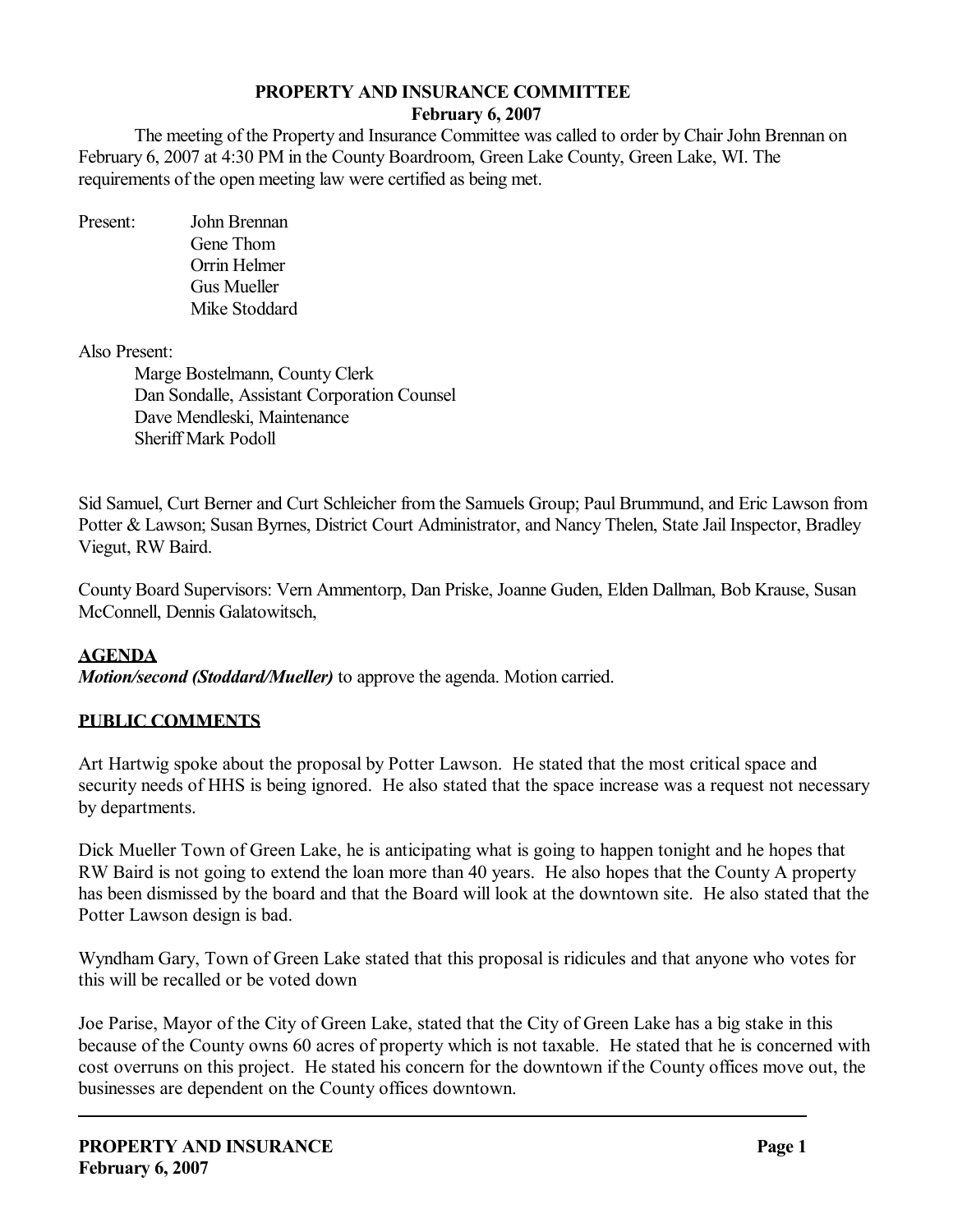Sandy Zwick, Bell Mapps, she agrees with everyone that has spoken so far, and she thanks Maureen Martin for her review of the space needs project. She agrees the proposal is a wish list by County employees.

Phil Anastasi new resident in the Town of Marquette stated the County Supervisors have not given a convincing argument for the project. He also stated that the supervisors do not look at the people who are talking. He loves the City of Green Lake and believes the downtown will die if the Courthouse is relocated. He believes County supervisors need to be aware of the needs of the City of Green Lake..

# **MINUTES**

*Motion/second (Stoddard/Mueller)* to approve the minutes of January 4, 2007 correcting the spelling of John Brennan's name. Motion carried.

# **CORRESPONDENCE** None

# **APPEARANCES**

# Long Range Plan:

Potter Lawson and Samuels Group: Eric Lawson appeared and presented a comparison of all options discussed. Curt Berner appeared to give cost information relating to staffing. Lawson and Berner presented an option of reduced square footage for the County A site which would bring the cost down to \$20,732,300. Lawson addressed the departmental space requests as questioned by the public comments and sound off letters.

Curt Berner stated that he was not aware of the long history of this project when the Samuel Group came on board. He stated that Tom Jones has been approached by both sides of the fence. He stated that the Samuels Group and Potter Lawson do not have a bias toward the site. They have been asked by the County to present option and cost comparison. They are not taking sides. He complemented Potter Lawson on the options that have been presented. Berner presented his opinion that the Justice Center should be moved to the County A site and the HHS department should move into the safety building after it is vacated.

Susan Byrnes, District Court Administrator for Judge Storck: The district Judge has the responsibility under the Supreme Court to be involved in any construction relating to court facilities. The Chief Judge shall review every court facility modification and give his approval. They are unbiased as to the location; their responsibility is to oversee the faculties. With regard to any facility, the court system is built for the duration of the building. It is likely that Green Lake County will have two judges in the future within the life of the building. Byrnes addressed "judge need" and explained how the calculations are determined.

Nancy Thelen, Office of Detention Facilities: She works with the architect on the jail portion of the building plans. She explained that there is not a "cookie cutter" approach with jails. Thelen addressed the question of excessive number of toilets and she believes that the proposal was well within the norm.

RW Baird, Brad Viegut, Financing Department of Baird's: He presented financing goals, approach and procedure. He discussed long term versus short term financing. He explained borrowing options and using future earnings to reduce borrowing costs. He recommends a multi-fund approach to the borrowing to utilize the costs of the borrowing. Viegut addressed questions relating to financing and maximizing funding. He stated that a \$28,000,000 to \$30,000,000 project could be funded by the sales tax.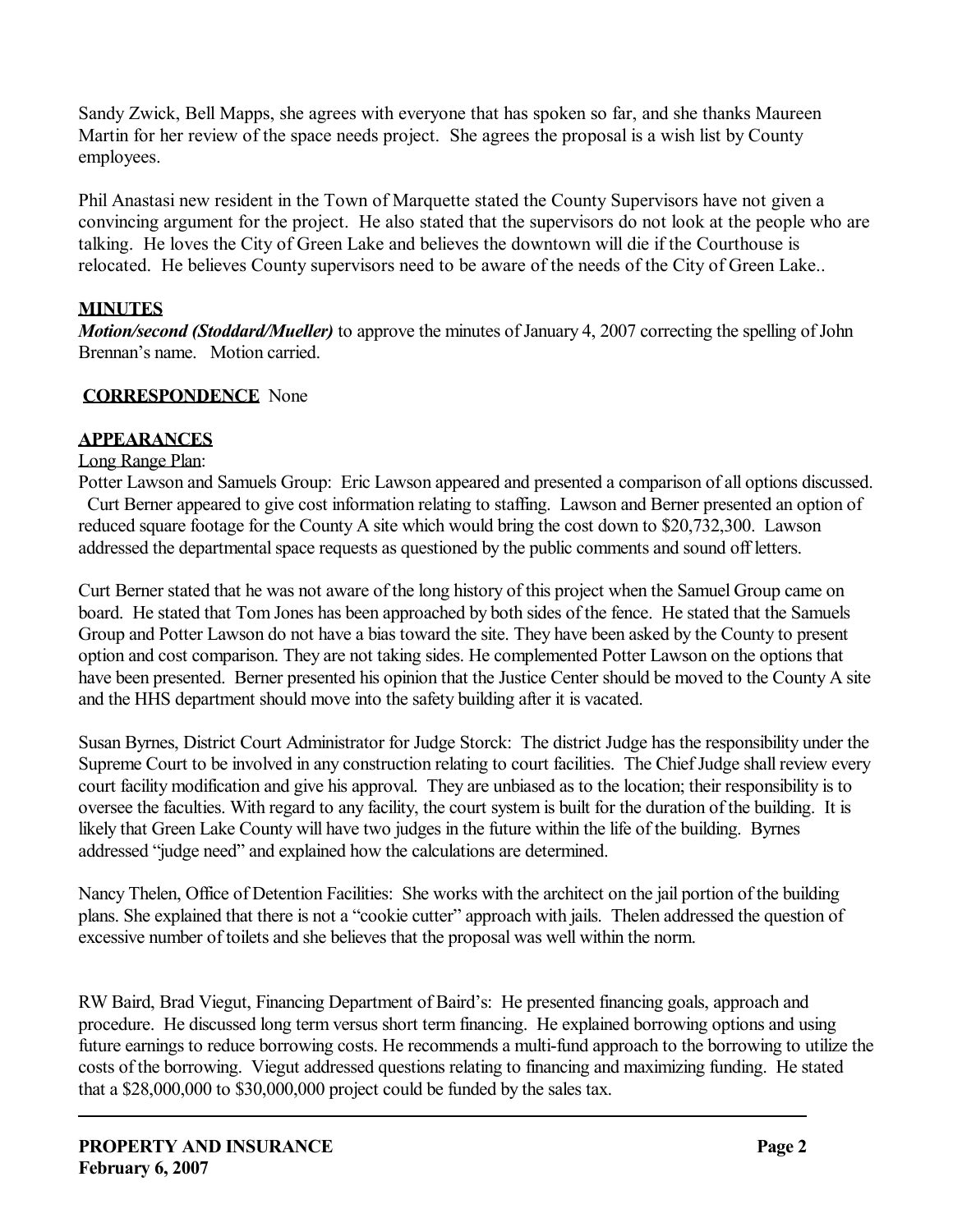5 minutes recess 6:20 to 6:25.

### **AIR QUALITY SAFETY BUILDING**

Podoll and Mendleski met with the Bill Freeman from EMC; and Ashley Rondorf and Chris Hintz from Green Lake County Health Department to discuss the air quality in the dispatch center and jail office. They looked at air flow and found that to be okay. They are recommending that the carpet be removed in April when the E911 system is upgraded and new flooring be put down. Until then they will be using a special vacuum cleaner. Estimates for new flooring will be brought back to the committee to determine if bids are needed.

# **REPLACE SEWER LINES FAIR GROUNDS**

A letter from Kunkel Engineering was presented outlining a plan to upgrade the sewer main through the County Fair Grounds. Kunkel Engineering will be asked to attend the next P&I meeting in March.

## **HANDICAPPED PARKING SIGN ON HILL STREET**

Podoll has discussed the signs with the City of Green Lake Podoll has received approval to put up the signs and the signs have been ordered.

## **SECURITY BUTTON SYSTEM AT HHS BUILDING**

Podoll reported that he met with HHS management and they recommend that 15 security buttons be installed in the HHS building. Invitational bids will be requested.

*Motion/second(Helmer/Mueller)* to authorize the Maintenance Department to proceed with the bid requests and open the bids at the next meeting. Motion carried.

### **SHOP I NEW OVER HEAD DOORS**

Drawings were presented to install 5 additional doors at the Highway Shop I. Discussion was held. Specifications for the projects were discussed. Highway personnel will need to meet with the city building inspector and determine what is required before bids are obtained.

*Motion/second(Thom/Mueller)* to move forward with the project and have Highway personnel meet with the City of Green Lake building administrator to determine city requirements. Motion carried.

# **PURCHASE REQUESTS**

**Sheriff's Office** Laptop for Layered Voice Analysis Circuit City \$949.99 – recommended Best Buy \$999.99 6 Tasers Ray O'Herron \$799.95 ea. – recommended Taser International \$799.95 (plus shipping)

*Motion/second(Stoddard/Thom)* to approve the purchases requests as approved and recommended by the Governing Committee. Motion carried.

**USE OF COUNTY PROPERTY** – No requests.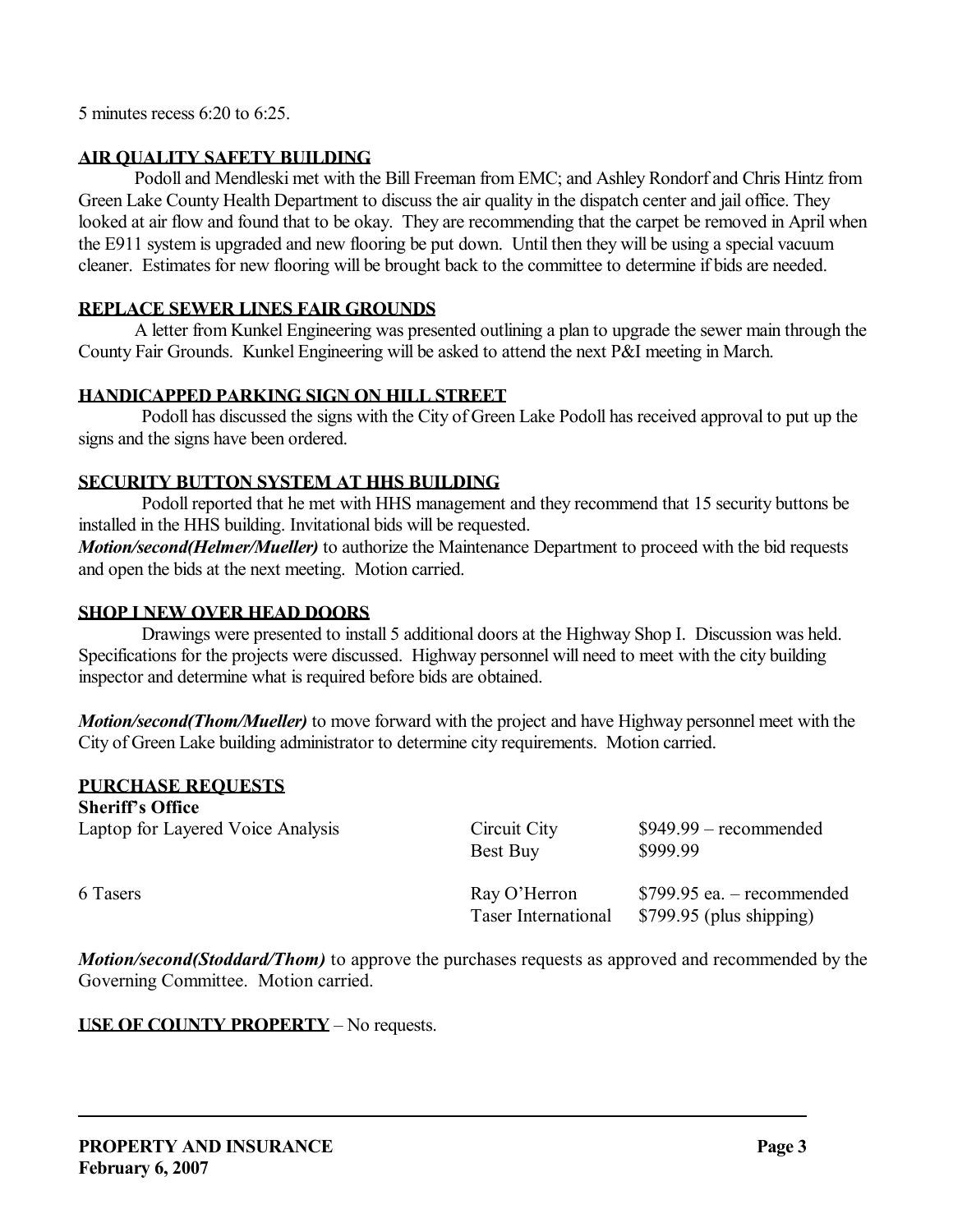#### **RESOLUTIONS/ORDINANCES** None

#### **VOUCHERS**

Vouchers were presented for Maintenance in the amount of \$15,010.51and for the Purchasing in the amount of \$39,465.76.

*Motion/second(Helmer/Mueller)* to approve the Maintenance and Purchasing vouchers as presented. Motion carried.

#### **OPEN BIDS: 7 PM**

| Electrical Upgrade Highway Shop I:<br>additional options were available. | Pulvermacher Enterprises:                                               | \$3550.00<br>625.00 for commercial panel.<br>\$4175.00 total |
|--------------------------------------------------------------------------|-------------------------------------------------------------------------|--------------------------------------------------------------|
|                                                                          | Ripon Electric:<br><b>Hietpas</b><br><b>Electrical Contracting Serv</b> | \$5205.00<br>\$8920.00<br>\$4465.00                          |

Power and light rebate \$480.

*Motion/second(Stoddard/Thom)* to approve the bid from Pulvermacher pending verification of specification by Corporation Counsel Motion carried.

Clean Air Conveyance System in Safety Building: John's Custom Clean \$9440. *Motion/second(Stoddard/Thom)* to approve the bid pending corporation Counsel's verification of specification. Motion carried.

Mendleski stated that the cleaning at the Sheriff's office should wait until after the dispatch wires are moved and the carpet is removed.

Replace Doors at Highway Shop I: One bid from Lake Side Custom homes \$2360.00 *Motion/second(Thom/Stoddard)* to approve the bid pending Corporation Counsel's verification of specifications. Motion carried.

### **MAINTENANCE REPORT**

Carryover Funds: The Committee reviewed the carryover requests.

*Motion/second(Stoddard/Mueller)* to approve the carryover requests from the maintenance department and purchasing department and send the request on to the Finance Committee. Motion carried.

3<sup>rd</sup> Floor Damper System: The new damper control panels had to be replaced. The new ones went out the day after the last meeting.

Carpet at Highway: Kathy Doro cleaned the carpet at the Highway shop I when Bob Podgorski was gone on vacation..

Sheriff's Office Heating Problems: There was a minor heating problem at the Sheriff's Office. I had to get a